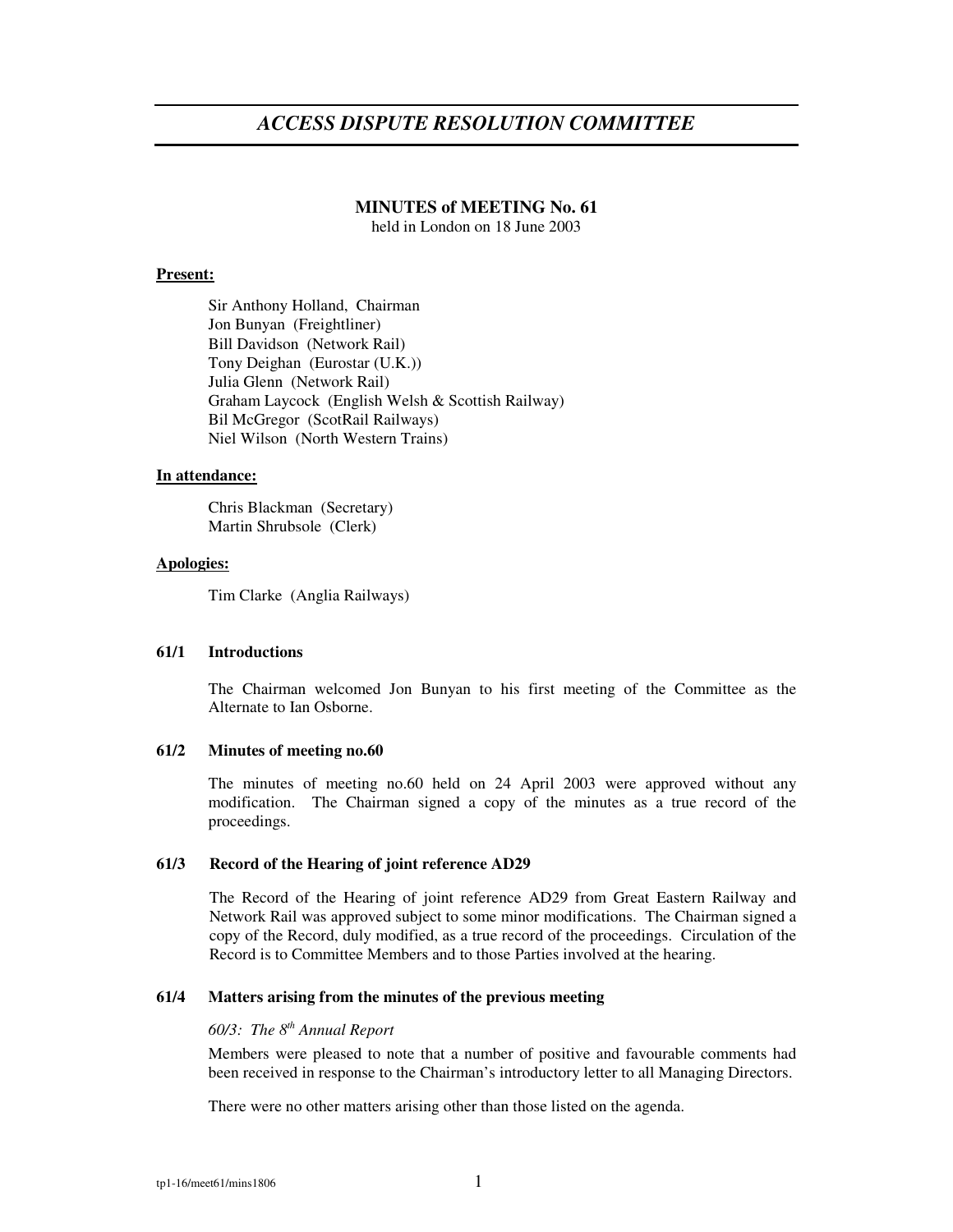### **61/5 Accounts for 2002/03**

Members of the Committee noted that the total expenditure for the year was within budget and that there were no significant exceedances under any sub-heading. The Secretary reported that the accounts for the financial year 2002/03 had been audited, and a formal certificate had been received from the auditors.

Members therefore formally approved the Accounts without any amendment, and instructed the Secretary to circulate the Balance Sheet and Income & Expenditure Statement with the invoice for the Annual Levy.

Action: Secretary

### **61/6 Review of Internal procedures (including distribution policy for documents)**

Members noted the paper from the Secretariat and agreed that it was now appropriate to review the Committee's internal procedures, last updated in 1997, to take account of the prospective changes to the Access Dispute Resolution Rules currently awaiting the approval of the Rail Regulator. At the same time, it should also incorporate other improvements that the Committee agreed to be desirable. Accordingly Members would notify the Secretariat, within the next four weeks, as to suggestions and proposals for amendment to the document.

The Secretariat will produce an updated draft of the "Guide to the Procedures of the ADRC" for consideration at the next quarterly meeting.

### **61/7 Update on References**

The Secretary advised Members that in the case of reference AD28 from Thameslink Rail, referred under the Independent Station Access Conditions, the parties had held further discussions. It was now unlikely that a hearing would be needed before August 2003.

Reference AD30 from Maintrain had been resolved with GNER, and no hearing was now required.

Reference AD31 had recently been the subject of further discussions between the parties. The Secretary had reminded them that the Delay Attribution Board comes into existence on 18 June 2003 and would be able to provide guidance.

# **61/8 Hearing of joint reference AD32 from English Welsh & Scottish Railway and Network Rail**

The Committee commenced a hearing of joint reference AD32 from English Welsh & Scottish Railway and Network Rail on the issue of the contractual terms set out in the 2002 EWS Track Access Agreement, is specific respect of the proper interpretation of the "cordon cap".

During the hearing it became apparent that much of the argument from the parties related to the reasoning behind the introduction (at the instigation of the Regulator) of the cordon cap into the 1997 agreement, as justifying one or other of their preferred interpretations.

The common ground between the parties was that cordon caps had only been included in both the 1997, and the subsequent 2002 Track Access Agreements, at the direction of the Office of the Regulator. Furthermore, the cordon caps were set at the values stated in the 1997 Conclusions by the Office of the Regulator, on the basis of information about numbers of loaded trains per week supplied by the parties, but that the parties were not